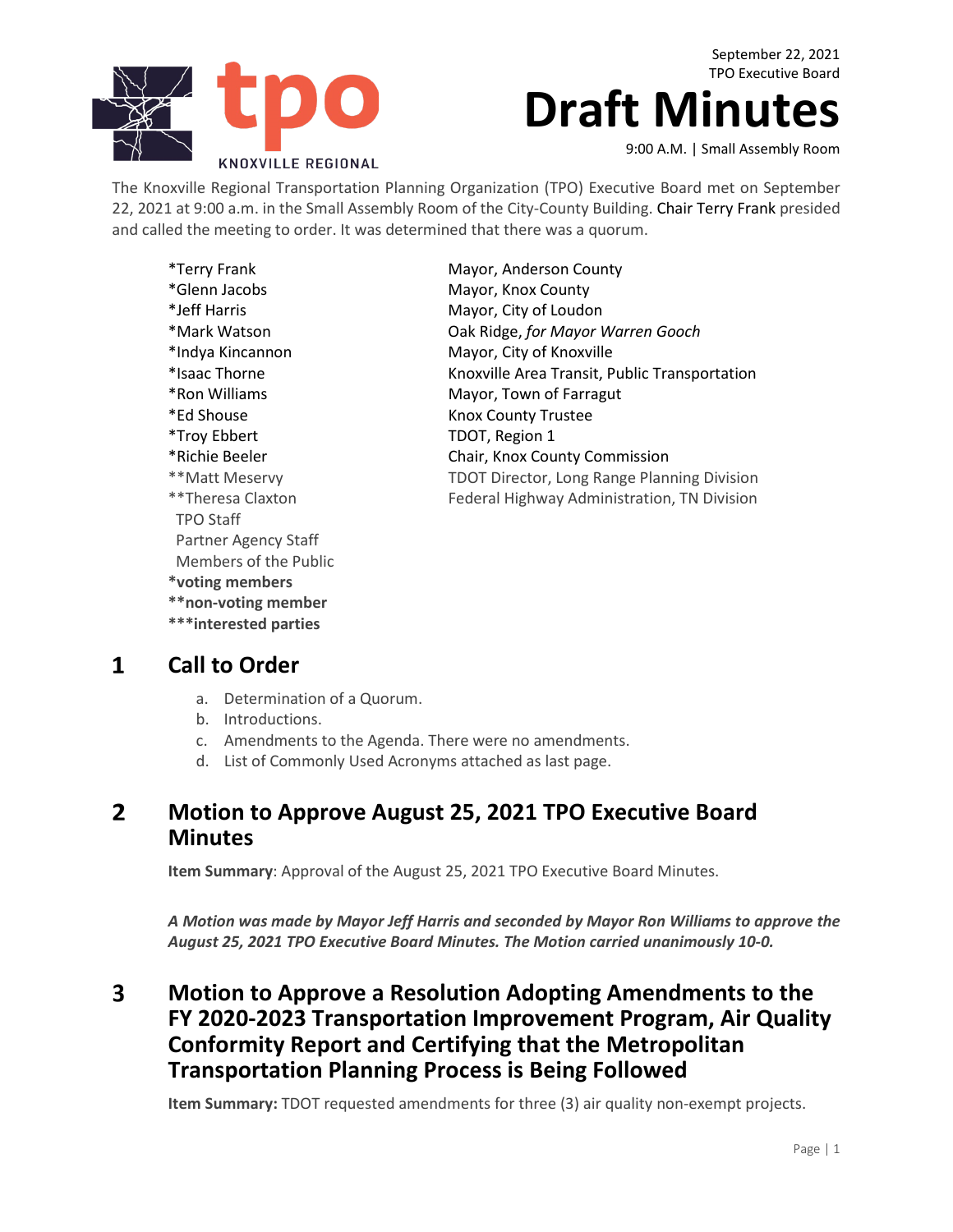**Discussion:** Craig Luebke and Mike Conger briefly summarized the requested Amendments to the FY2020-2023 Transportation Improve Program. Mr. Luebke further discussed the cost increase to the northern section from Cherokee Trail to Woodson along Alcoa Highway. Mr. Conger shared that the requested amendments require an Air Quality Conformity Determination as Non-exempt Projects. Public comment is accepted through Tuesday, September 21, 2021. The presentation is available online and can be found here[: Presentation](https://knoxtpo.org/home/meetings/exec/agendas/2021/september/presentations/3.pdf)

### **TECHNICAL COMMITTEE RECOMMENDS APPROVAL.**

*A Motion was made by Mayor Ron Williams and seconded by Troy Ebbert to approve a Resolution Adopting Amendments to the FY 2020-2023 Transportation Improvement Program, Air Quality Conformity Report and Certifying that the Metropolitan Transportation Planning Process is Being Followed. The Motion carried unanimously 10-0.*

### $\overline{\mathbf{4}}$ **Motion to Approve Section 5310 Special Allocation of Funds**

**Item Summary:** The TPO has been awarded Coronavirus Response and Relief Supplemental Appropriations Act (CRRSAA) and American Rescue Plan Act (ARPA) funding under our Federal Transit Administration (FTA) Section 5310 Program. The 5310 Program aims to improve mobility for seniors and individuals with disabilities by removing barriers to transportation services and expanding transportation mobility options. This funding is only available for operations and limited to agencies who have had a previous operating contract with the TPO. Qualified agencies were asked to submit an application for funds. Staff recommends funding all three applications.

**Discussion:** Doug Burton explained that the TPO has been awarded Coronavirus Response and Relief Supplemental Appropriations Act (CRRSAA) and American Rescue Plan Act (ARPA) funding under our Federal Transit Administration (FTA) Section 5310 Program. Mr. Burton further explained that the funding is only available for operations and limited to agencies who have had a previous operating contract with the TPO. Mr. Burton shared that three local agencies have submitted applications for funds and Staff recommends approval of funding for all three of those applications. The presentation is available online and can be found here: [Presentation](https://knoxtpo.org/home/meetings/exec/agendas/2021/september/presentations/4.pdf)

### **TECHNICAL COMMITTEE RECOMMENDS APPROVAL**

*A Motion was made by Mayor Indya Kincannon and seconded by Mayor Ron Williams to approve a Section 5310 Special Allocation of Funds. The Motion carried unanimously 10-0.*

# **5 Overview of Update to the Public Participation Plan**

**Item Summary:** Staff will provide an overview of proposed changes and updates to the TPO's Public Participation Plan. The draft updated plan is out for public comment.

**Discussion:** Ally Ketron provided proposed updates to the Public Participation Plan. Staff plans to propose all changes to the Public Participation Plan and Bylaws to the Technical Committee at once for approval. The approval process will require two readings at both the Technical Committee and Executive Board Meetings. Lastly, the expected adoption date of the updated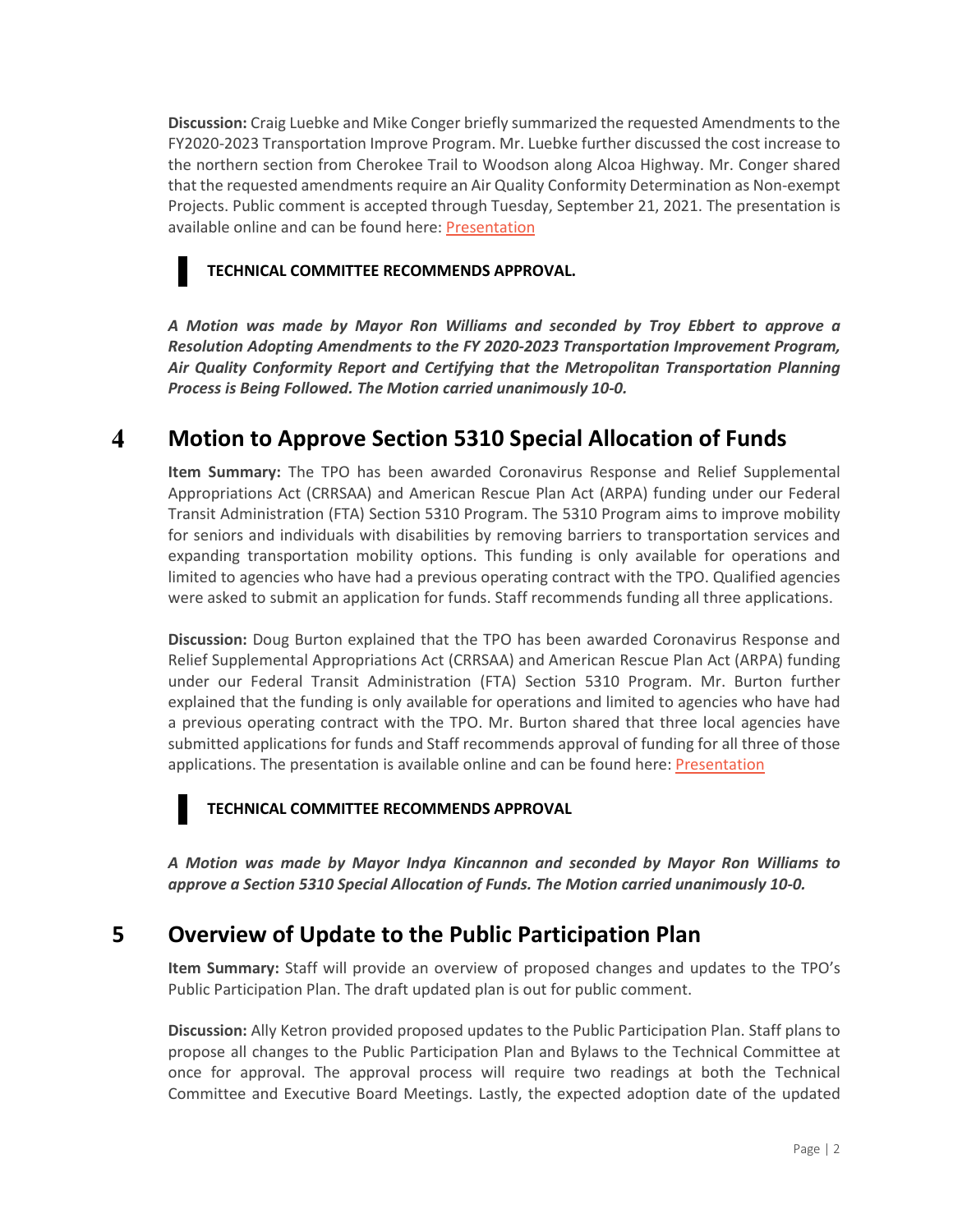Participation Plan and Bylaws will be at the end of October. The presentation is available online and can be found here: [Presentation](https://knoxtpo.org/home/meetings/exec/agendas/2021/september/presentations/5.pdf)

# **6 ADA Transition Plan Local Government Reporting Update**

**Item Summary:** Staff will provide an update on upcoming requirements for maintaining local Americans with Disabilities Act (ADA) Transition Plan information and a Transition Plan progress report. Project applications can be viewed at this link: [Project Applications](https://knoxtpo.org/home/meetings/exec/agendas/2021/june/applications.pdf)

**Discussion:** Craig Luebke provided a brief update on upcoming requirements for maintaining local American with Disabilities Act (ADA) Transition Plan information and a Transition Plan progress report. TPO Staff will reach out to all local Municipalities to ensure that their Transition Plans are progressing and up-to-date as requested by the ADA. The presentation is available online and can be found here[: Presentation](https://knoxtpo.org/home/meetings/exec/agendas/2021/september/presentations/6.pdf)

# **7 TIP Quarterly Report – Administrative Modifications Summary and TPO Federal Funds Update**

**Item Summary:** Staff will provide an update on recent TIP Administrative Modifications and project cost overrun funding approvals. The Local-Surface Transportation Block Grant program balance and status of Coronavirus Response and Relief Supplemental Appropriations Act, 2021 (CRRSAA) funding will also be reviewed.

**Discussion:** Craig Luebke shared Administrative Modification updates with the Technical Committee on both local and TDOT items that don't necessarily come before the Technical Committee as an Amendment but instead are reviewed administratively by staff. The presentation is available online and can be found here: [Presentation](https://knoxtpo.org/home/meetings/exec/agendas/2021/september/presentations/7.pdf)

### **8 Reports from our FHWA and TDOT Partners**

**Item Summary:** Reports from our FHWA and TDOT Partners.

**Discussion:** Theresa Claxton, FHWA, stated that the Federal Approval of the FY 2020-2023 Unified Planning Work Programs will be issued by the end of September. Teresa Claxton wanted to recognize the excellent work of the Knoxville TPO in the completion of the Unified Planning Work Program (UPWP). As Craig Luebke mentioned, Congress is continuing to deliberate on a proposed Federal Infrastructure Bill, the Infrastructure Investment in Jobs Act, an extension of the FAST Act, so a continuing Resolution or a new bill must be in place by the beginning of the fiscal year which starts on October  $1^{st}$ , 2021. FHWA will continue to monitor progress and share any information as it becomes available.

Troy Ebbert, TDOT, shared that TDOT is available to give TPO Executive Board Members project updates at the regularly scheduled TPO meetings or any other MPO meetings. Troy Ebbert stated that if Board Members want information on any particular project or updates, TDOT can put that information together and share it as a presentation at any upcoming meetings similar to that of Alcoa Highway. Troy Ebbert shared that Jason Schultz, District 18 Engineer in Operations, is present at the meeting electronically via Zoom and available for answer any questions or concerns